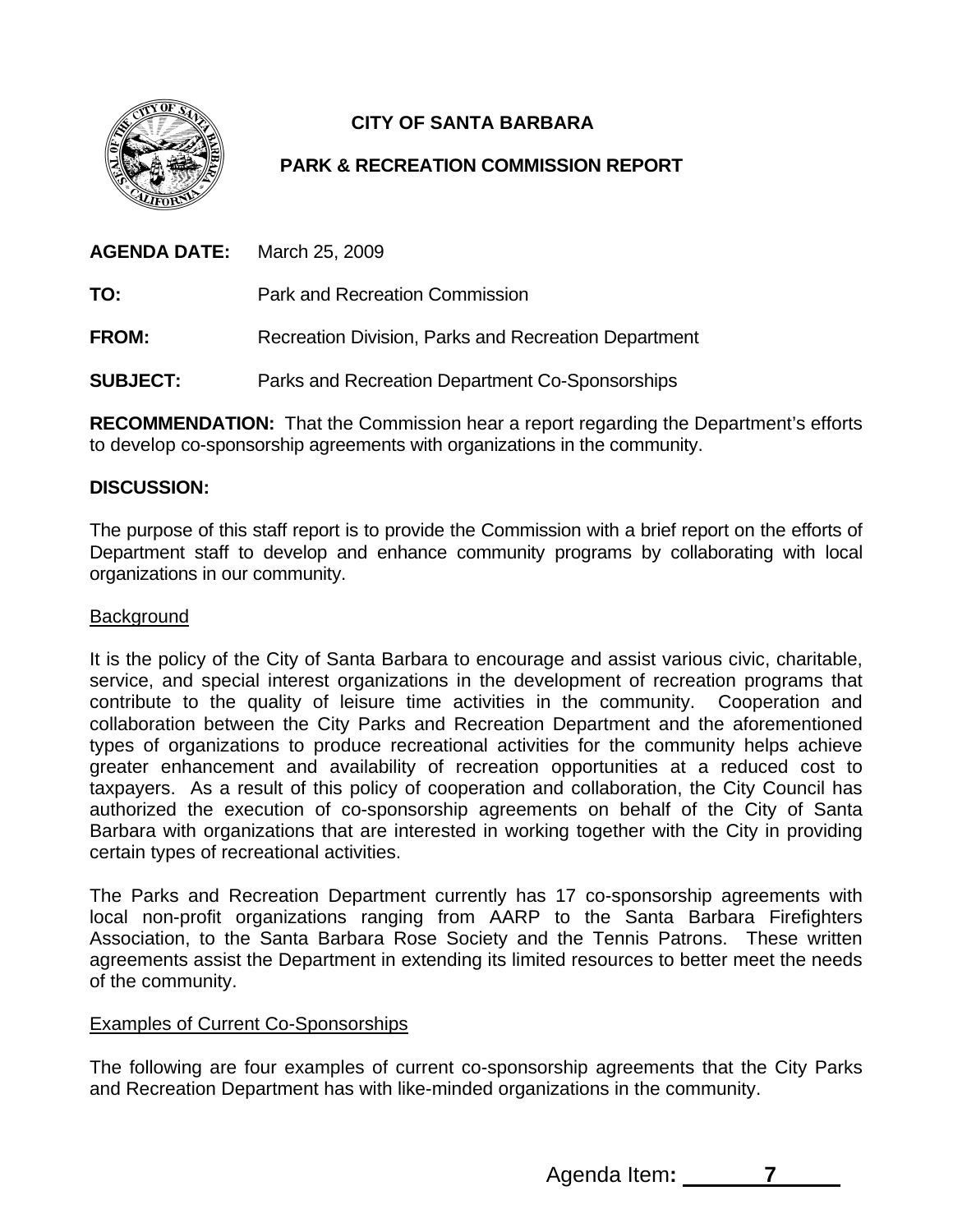Park and Recreation Commission Report Parks and Recreation Department Co-Sponsorships March 25, 2009 Page 2

### *Police Activities League*

The Police Activities League or "PAL" is one of the Department's long-standing cosponsorships. The City provides scholarships for summer programs to PAL's Campership Alliance and handles all the registration for the scholarship recipients in our programs. The City provides facility space for the organization's family holiday party event at the Cabrillo Pavilion Arts Center, Carrillo Recreation Center's Gym for their youth basketball league games, and Department vans for the transportation of PAL program participants.

PAL administers the "Campership Alliance" program, a clearing house of scholarships provided by local agencies for unprivileged youth in the community. The organization also has provided funding for the Junior High Afterschool program. In Fiscal Year 2009, PAL received Community Development Block Grant funding from the City of Goleta (\$7,000) and the City of Santa Barbara (\$13,000), which they put into the junior high program. PAL also provided staff for the program and funded uniforms for the sports program participants. Lastly, PAL supports the After School Opportunities for Kids (A-OK!) program by providing a computer lab for program participants and homework help.

#### *MacKenzie Park Lawn Bowl Club and Santa Barbara Lawn Bowls Club*

The Department maintains two co-sponsorship agreements with local lawn bowl groups-MacKenzie Park Lawn Bowl Club and the Santa Barbara Lawn Bowls Club located at Spencer Adams Lawn Bowls facility. The City provides the lawn bowl facilities, utilities, and maintains the exterior grounds and interior of the club houses. The clubs pay all the operating expenses of the club including maintenance of greens, marketing of programs, club insurance, and funds needed for on-going programs and special events. They provide programming 4-7 days a week, and memberships at the clubs vary during the year between 125-225 members per club. In past years, the Department and the lawn bowls clubs have partnered to provide funds for capital improvements (i.e. club house renovation, installation of artificial greens).

#### *Pony Baseball*

Pony Baseball is also a long-standing co-sponsor with the Department. The City provides Pony Baseball with the use of the MacKenzie and Ortega Park ball fields and limited use of the MacKenzie Adult Building for program registration and parent meetings. Pony Baseball took over the organizing of the Coach-Pitch program from the Department in 2006 and provides scholarships for underprivileged youth in the community. In addition, they are responsible for completing approved capital projects for the Department equal to ½ of the value of their annual facility use.